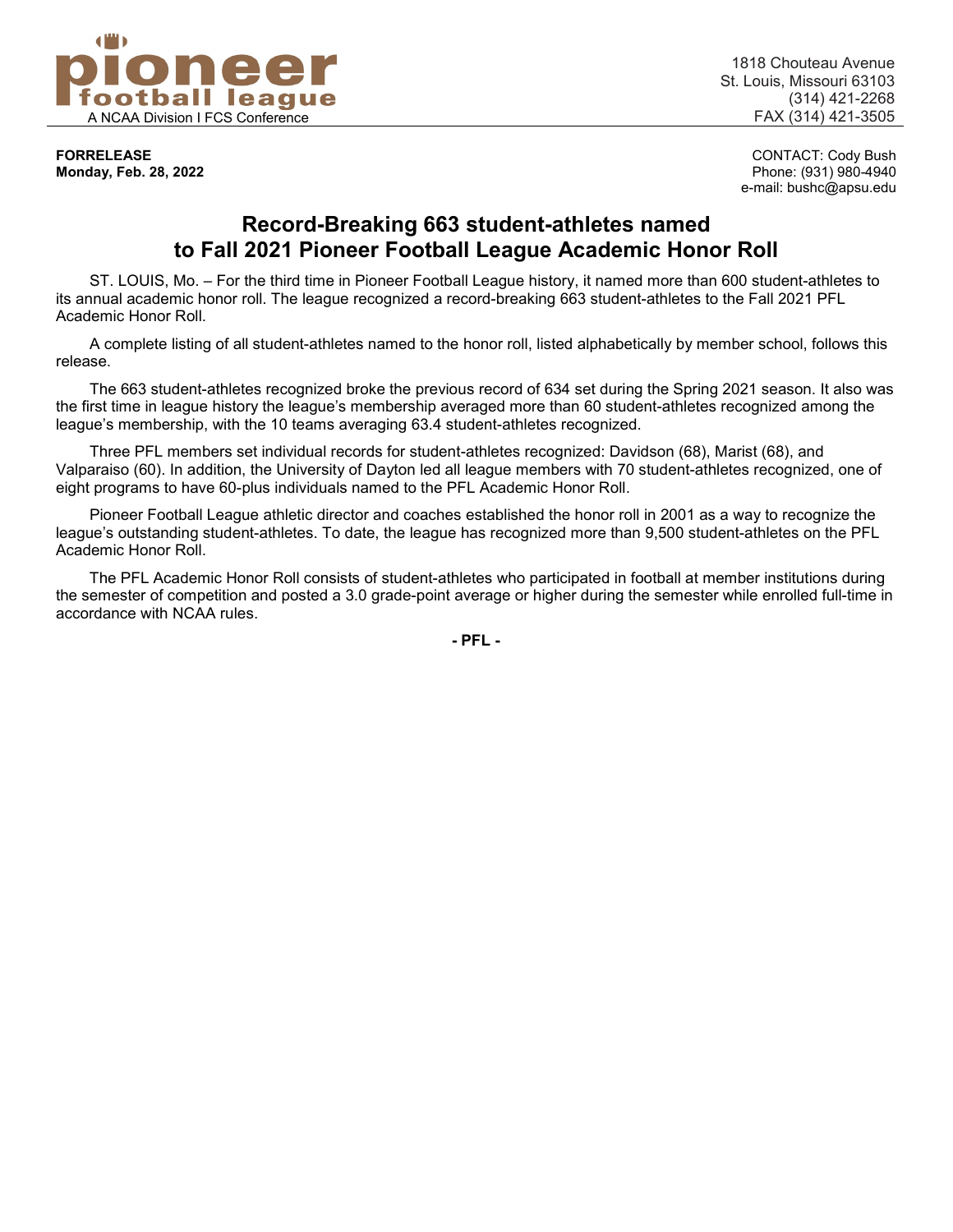# **Pioneer Football League Fall 2021 Academic Honor Roll**

#### **BUTLER UNIVERSITY (65)**

Joey Audia, Fr., Finance Nick Bafia, Fr., Exploratory Studies Jack Belskis, RFr., Finance Michael Benefield, Jr., Science, Technology, and Society Connor Benson, Jr., Risk Management and Insurance Eloi Bigirimana, Gr., Biochemistry Charlie Bless, RFr., Criminology Sam Brown, RSr., Finance Thomas Brown, Fr., Sports Media Bret Bushka, Jr., Finance Bryan Bystol, Jr., Middle / Secondary Education Jacob Cain, RFr., Marketing Tommy Carlsen, RJr., Economics / Finance Jordan Caselberry, RJr., Marketing Adam Cipriano, Fr., Finance Patrick Coury, RFr., Finance Jackson Davis, RFr., Exploratory Studies AJ Deinhart, RJr., Finance / Marketing Adam Dolan, Fr., Finance Michael Dunn, RJr., Risk Management and Insurance Nick Goldammer, RFr., Health Sciences Carson Gulgin, Jr., Entrepreneurship and Innovation Cameron Heald, Fr., Exploratory Studies Gabe Hicks, RFr., Exploratory Studies Carter Highhouse, Jr., Psychology Noah Hughes, Fr., Entrepreneurship and Innovation Jeremy Johnson, RSo., Marketing / Finance Owen Keane, RFr., Pre-Pharmacy Colin Kelly, RFr., Exploratory Studies Luke Kessinger, Jr., Economics Lucas Kozlowski, RFr., Finance Jake LaBarre, Fr., Exploratory Studies Kody Leach, RFr., Organizational Communication and Leadership Evan Lewis, Fr., Exploratory Studies Joseph MacDonald, Fr., Psychology Bradley Magee, RJr., Music Industry Studies Joe Marra, RJr., sports media Johnny O'Shea, RJr., Finance Danny Orgler, Fr., Finance Nick Orlando, RJr., Finance Ben Packer, Jr., Entrepreneurship and Innovation Nick Plaso, RFr., Marketing Luka Popovic, RFr., Computer Science Grant Purlee, RSr., Software Engineering Connor Reid, RJr., Finance Sam Rogers, RFr., Music Industry Studies Kayson Romaelle, RFr., Healthcare and Business Colton Ruhland, RJr., Computer Science Nate Rusk, RJr., Health Sciences Austin Schwantz, RSr., Accounting Trevor Scott, RSr., Finance Aidan Shaw, Fr., Exploratory Studies Skyler Spetter, RJr., Finance Andres Srsen, RFr., Finance Adam Sturtz, Fr., Economics Jared Suchevits, Jr., Strategic Communication Joey Suchy, RFr., Middle / Secondary Education Ben Treece, RJr., Accounting Jack Turner, RFr., Youth and Community Development Sam Urbanski, RFr., Finance JJ Wadas, RFr., Biology Michael Wellman, Jr., Finance Luke Wooten, Fr., Exploratory Studies Mitchell Zoloty, RJr., Political Science

Luka Zurak, Jr., Mechanical Engineering/Economics

#### **DAVIDSON COLLEGE (68)**

Tristan Allen, Fr., Undeclared Yusuf Ahmed, Fr., Undecided Cameo Blankenship, So., Psychology Jack Bogan, Fr., Undecided Caden Bonoffski, Jr., Communication Studies Barclay Briggs, So., Undecided Elijah Burrell, So., Biology Jordan Burrell, So., Biology Alexander Carman, Fr., Undecided Daniel Carter, Fr., Undecided Louis Colosimo, Sr., Economics Will Cox, So., Undecided Garrett Crocket, Fr., Undecided Gilbert Deglau, So., Undecided Alessandro Demoreno, Fr., Undecided Henry Dolan, Fr., Undecided Alexander Donald, Jr., Computer Science Luke Durkin, Fr., Undecided Mikey Ficher, Fr., Undecided Cole Foley, Sr., Economics James Gilreath, So., Undecided Wyatt Hall, Sr., Political Science Jonathan Hammond, So., Undecided Daniel Harrington, So., Undecided Kase Harris, So., Undecided Dreylan Hines, Sr., Biology Nick Horstkamp, So., Undecided Brian Jacobs, Jr., Economics Jalen Jefferson, Sr., Interdisciplinary Studies Darryn Kindles, Fr., Undecided Beck Kipperman, So., Political Science Ryan Loveday, Fr., Undecided Aaron Maione, Fr., Undecided Mark McCurdy, So., Undecided Trey Messer, So., Undecided Khalil Miller, Sr., Biology Storm Monroe, So., Undecided Jeremiah Morgan, So., Undecided Connor Norwood, Jr., Political Science Bradyn Oakley, Jr., Psychology Chibuike "ChiChi" Odo, Sr., Psychology Jaden Pask, Jr., Political Science Tyler Payne, Jr., Communication Studies Jerrad Price, Jr., Biology Evan Pritchard, Sr., Physics Austin Pronk, Fr., Undecided Lucas Raber, Jr., Economics Grant Reeder, Fr., Undecided Daniel Reyes, Fr., Undecided Jackson Schulz, Fr., Undecided Josh Sepe, Jr., Political Science Tyler Solomon, Sr., Political Science Jalen Staples, Sr., Interdisciplinary Studies Jake Stylski, Jr., Political Science John Tessman, Fr., Undecided Yusef Thomas, Jr., Psychology Chris Turberville, Jr., Psychology Bernard Turner, Jr., Jr., Chemistry Eli Turner, Jr., Sr., Interdisciplinary Studies Sam Valor, Fr., Undecided Seth Warner, Fr., Undecided Aaron Warren, So., Undecided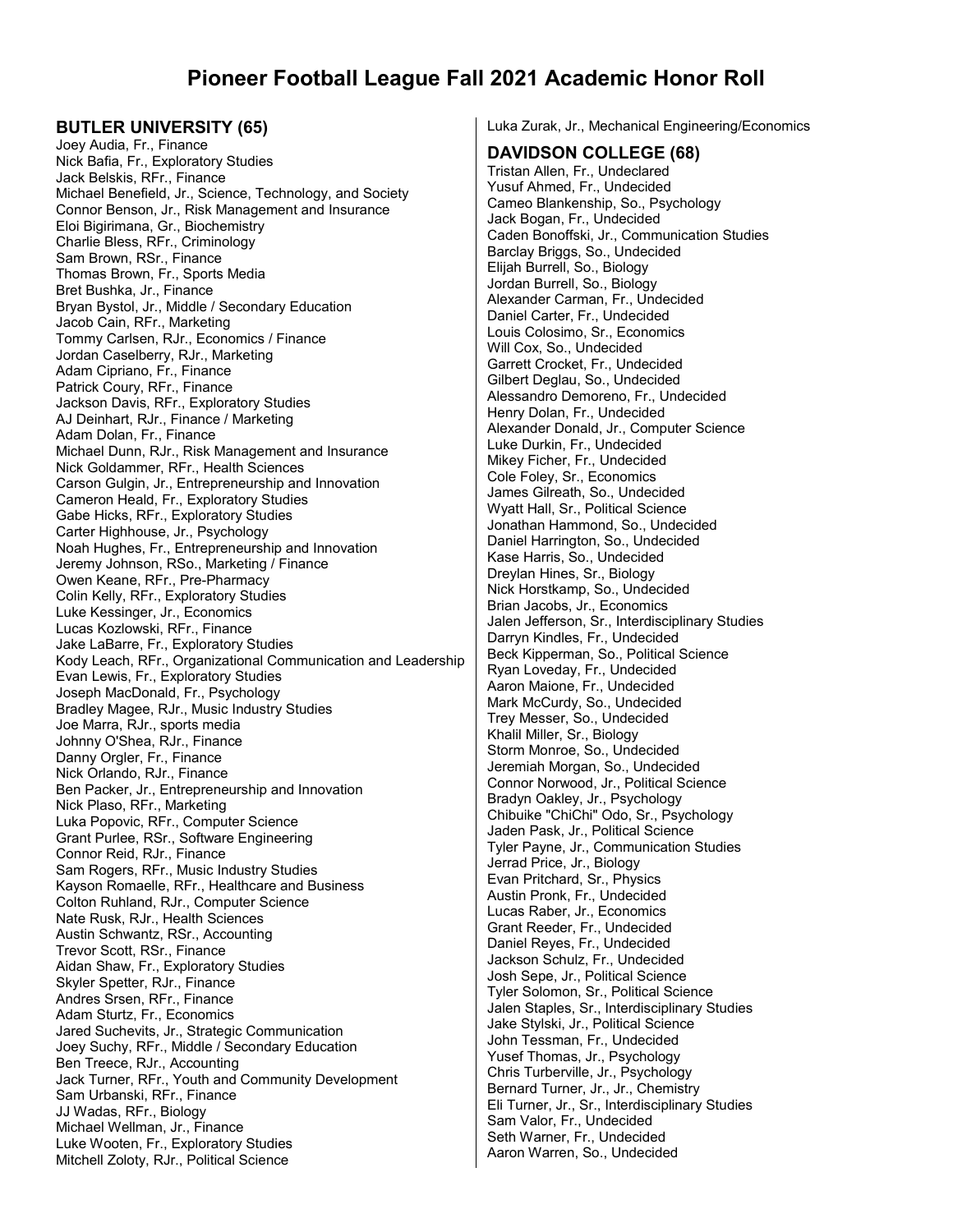Ford Watkins, So., Undecided James Weaver, Fr., Undecided Maxwell Weaver, Fr., Undecided Jack Wiese, So., Psychology Coy Williams, Sr., Religious Studies JD Woodall, Fr., Undecided Tyreece White, So., Undecided

# **UNIVERSITY OF DAYTON (70)**

Ricardo Avelar III, Fr., Psychology Cade Beam, Fr., Mechanical Engineering Kaden Boucher, Fr., Pre-Physical Therapy Luke Brenner, Fr., Adolescence to Young Adult Education Sam Broom, So., Finance Joe Bubonics, Sr., Adolescence to Young Adult Education Dante Casciola, Fr., Mechanical Engineering Jake Chisholm, Fr., Business Economics Jack Cook, Sr., Finance Joe Craft, Jr., Pre-Medicine Logan Dalton, RFr., Finance Logan Davis, Fr., Exercise and Movement Science Dylan DeMasion, Fr., Mechanical Engineering Michael Denning, RFr., Business Economics Deuce Drennan, RFr., International Business Management Joe Durham, RFr., Civil Engineering George Fanelli, RFr., Business Economics Kyle Finnick, Jr., Sport Management Ryan French, Fr., Computer Engineering Joe Gits, Jr., Computer Information Systems Caleb Gossett, Fr., Finance Joey Guagenti, Fr., Political Science Shane Hamm, Fr., Business Economics Spencer Hawkins, Fr., Pre-Medicine Kyle Hazell, RFr., Marketing Mason Henry, Fr., Mechanical Engineering Nate Hess, Fr., Pre-Dentistry Alex Hirschfield, RFr., Business Economics Andrew Holderer, Sr., Pre-Dentistry Bryce Jamison, Fr., Computer Information Systems Jeremy Jonozzo, Fr., Accounting Nick Keyes, So., Finance Colin Koennecke, Fr., Accounting Jason Kohr, RFr., Finance Dan Kowaleski, Fr., Chemical Engineering Jonny Krone, RJr., Electrical Engineering Joe Lansing, Fr., Business Economics Matt Lenti, RFr., Sport Management Jake Lyons, Sr., Sport Management Aiden McKinley, Fr., Business Management Mason McLaughlin, Fr., Mechanical Engineering Danny Meehan, Jr., Business Economics & Finance Johnny Mickler, Fr.,., Business Economics Logan Miller, Fr., Public Relations Tyler Mintz, Fr., Business Economics Dwayne Morehead III, Fr., Discover Arts Drew Nieman, RFr., Mechanical Engineering Troy Reisner, Fr., Pre-Medicine Zach Rumpke, RJr., Marketing Jake Sargent, RFr., Finance Jacob Schachte, Fr., Mechanical Engineering Sam Schadek, RFr., Electronic Media Ben Schmiesing, Jr., MBA Elijah Smith, RFr., Business Economics Owen Smith, Jr., MBA Hayden Snyder, RFr., Mechanical Engineering Cameron Specht, RJr., Marketing Mason Stauffer, Jr., Marketing Brian Stevens, RFr., Exercise and Movement Science Mike Stodola, Jr., Marketing

Joey Swanson, Fr., Business Will Tammaru, Fr., Finance Logan Tate, RJr., Marketing David Tkatch, RFr., Finance Ryan Van Schelven, RFr., Mechanical Engineering Jackson Ward, Fr., Business Economics A.J. Watson, Sr., Clinical Mental Health Counseling Caleb Webb, Fr., Finance & Management Information Systems Sam Webster, So., Finance & Accounting Derek Willits, RFr., Biochemistry

# **DRAKE UNIVERSITY (63)**

Rhent Addis, Jr., Political Science, International Relations Samuel Anderson, Fr., Marketing John Bailey, So., Accounting, Economics Caleb Bowling, Fr., Health Sciences Dorian Boyland, Fr., Management & Organizational Leadership Andrew Bramlett, So., Accounting, Economics Triston Burkett, So., Finance Brenden Burton, Jr., Marketing, Business Law Declan Carr, Sr., Finance Davion Cherwin, Fr., Kinesiology, Pre-Engineering David Claypool, Fr., Law, Politics & Society Joseph Coit, Jr., Data Analytics Sean Cooney, Jr., Data Analytics Ian Corwin, Jr., Business Studies Nathaniel De Bruin, Sr., Finance, Accounting Dante DeNardo, Fr., Law, Politics & Society Zachary Drummond, Jr., Marketing Shane Dunning, So., Management & Organizational Leadership Blake Ellingson, Fr., Finance, Accounting Jonathan Engle, Sr., Mathematics Nolan Engmann, Jr., Kinesiology Ryan Erickson, Sr., Computer Science, Data Analytics Michael Fields, So., Law, Politics & Society Joseph Frommelt, Jr., Business Studies Zackary Gray, Sr., Marketing Colbey Grisar, Fr., Open Enrolled Ryan Hayes, Sr., Finance John Hill, Sr., Computer Science Colin Howard, Jr., Management & Organizational Leadership, **Economics** Linden Howe, Jr., Biochemistry, Cell & Molecular Biology Ander Johnson, Sr., Finance Andrew Kasten, Sr., Finance Zachary Kincade, Sr., Finance Kieran Kohorst, Sr., Marketing Bennet Krebs, So., Marketing Andrew Kriceri, Sr., MBA Jack Lehmann, Sr., Environment Sustainability & Resilience Joey Lukrich, Jr., Finance Evan Maples, Jr., Biochemistry, Cell & Molecular Biology, Pre-**Engineering** Michael Markett, Jr., Advertising Jacob McCauley, So., Marketing Braeden McLaughlin, Sr., Marketing Daniel Morales, Sr., Health Sciences Maxwell Morris, Fr., Biochemistry, Cell & Molecular Biology Colin Mott, Sr., Law, Politics & Society Eian O'Brien, Sr., Pharmacy Ross Palmer, So., Actuarial Science, Data Analytics James Poremba, Jr., Secondary Teacher Education Stenton Quaye, Fr., Open Enrolled Tyler Radocha, So., International Relations Trey Radocha, Jr., Economics, Finance John Reilly, So., Business Studies, Economics Samuel Rodriguez, So., Secondary Teacher Education Ethan Rohman, Jr., Computer Science Thomas Shefte, Fr., Physics, Pre-Engineering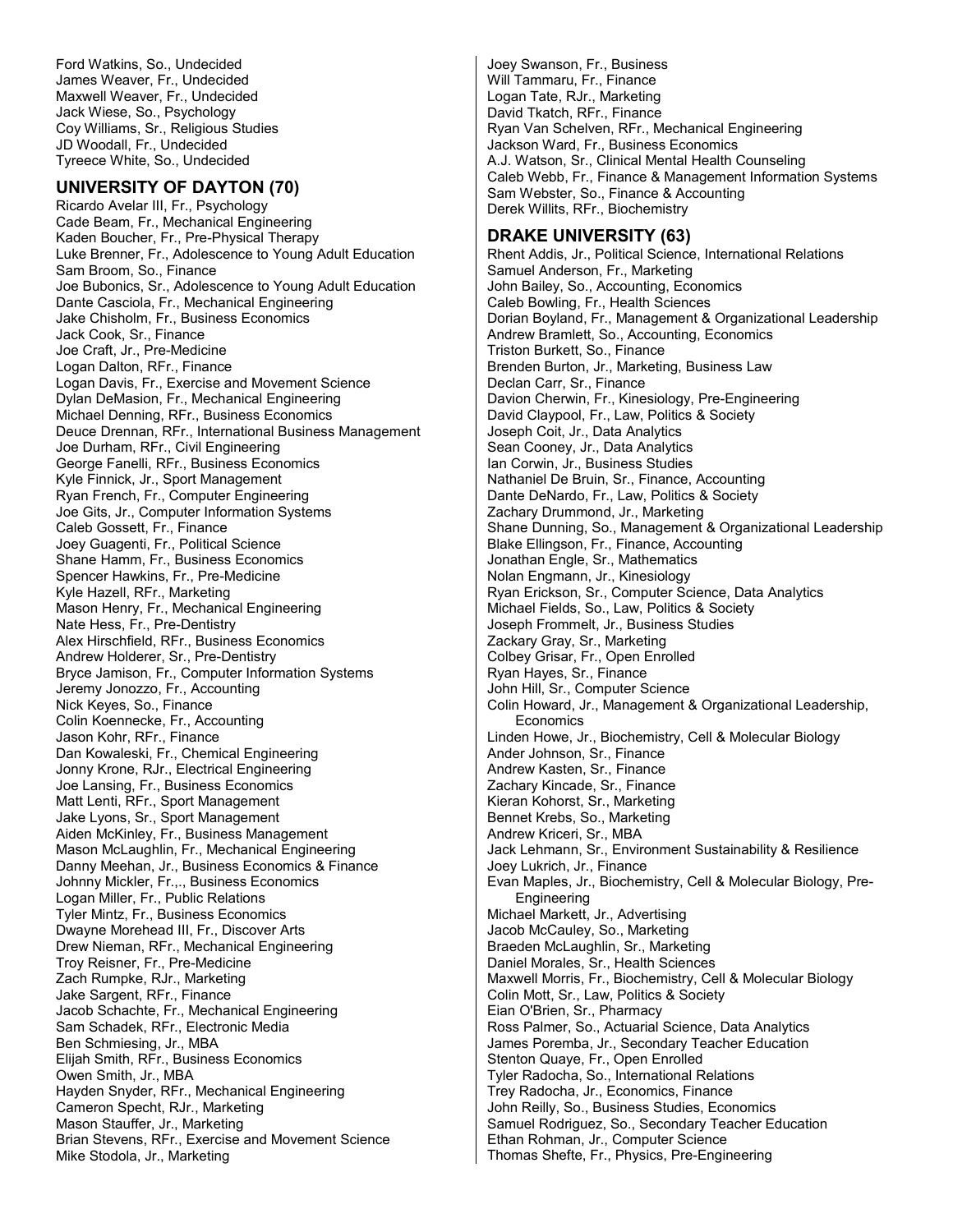Jacob Shipla, So., Business Studies Andrew Stafford, Jr., Finance Elijah Stewart, So. , Entrepreneurial Management Riley Theobald, So., Management & Organizational Leadership Phillip Tita, Fr., Economics, Finance Gage Vander Leest, Sr., Biochemistry, Cell & Molecular Biology Jackson Williams, Jr., Economics Ethan Zager, Jr., Health Sciences

#### **MARIST COLLEGE (68)**

Noah Abida, Fr., Communication: Sports Comm Jacob Abill, RSr., Criminal Justice Aaron Acosta, RJr., Business Administration [Criminal Justice] Mike Arrington, RJr., Communication: Public Relathions/Advertising [Business] DJ Arroyo, Fr., Communication: Sports Comm Carson Badamo, RJr., Business Administration [Economics] Brock Bagozzi, Fr., Undecided Kolbe Benham, Fr., Computer Science [Cybersecurity] Logan Brabham, Fr., Business Administration Drew Callahan, RJr., Criminal Justice [Social Work] Masin Cobb, Fr., Business Administration Jayson Colorado, RFr., Business Administration Anthony Comestro, Fr., Business Administration Zaire Cooper, RFr., Psychology Salvatore Crescenzo, RFr., Criminal Justice [Psychology] Amiel Davis, Fr., Undecided Kharion Davis, Fr., Undecided Dominic Donohue, RSo., Business Administration [Economics] Anthony D'Urso, RJr., Cybersecurity Dominic Dutton, RFr., Athletic Training Kyle Fleitman, Grad., Master's of Business Administration Nick Foglia, RJr., Business Administration Chase Gardi, RFr., Business Administration Halil Gecaj, RJr., Business Administration Ibrahim Giwa, Fr., Business Administration Luke Hatch, RSo., Environmental Sci/Policy Max Heinrich, RJr., Business Administration [Communication] JW Hertzberg, RFr., Business Administration Tyrese Hudson, Fr., Business Administration Justin Iaccio, RSo., Applied Mathematics Jack Imbt, RFr., Communication: Sports Comm Ben Johnson, RJr., Business Administration Mekhai Johnson, RSr., Business Administration Jayden Johnson, RJr., Business Administration Miles Kauderer, RFr., Communication: Sports Comm Quinn Knox, Fr., Business Administration David LaFears, Fr., Business Administration Brett Landis, RFr., Business Administration Andy Lewis, RSo., Criminal Justice Brandon Lysick, RFr., Business Administration {Economics/Accounting/Data Science] Julian McGarvey, RJr., Criminal Justice [Sociology] Matt McKnelly, RSr., Communication: Sports Comm Jared Mealy, RFr., Business Administration [Political Science/Accounting] Nicolas Negron, RFr., Psychology Paul Olivett, RJr., Communication: Sports Comm/Journalism Ethan Parrish, RJr., Math/Adol Edu-Spec Ed 5 yr Arthur Pinckney, RJr., History Landon Pitts, RSo., Biology Christian Pritzlaff, RJr., Business Administration [Accounting] Tyler Ruscher, Fr., Business Administration Paul Saurer, RFr., Business Administration Derek Schrag, RFr., Criminal Justice Chris Servedio, Fr., Business Administration Tristan Shannon, RFr., Games and Emerging Media [Interactive Media] Declan Smith, Fr., Communication: Sports Comm

Isaiah Smith, RSo., Business Administration [Sports Comm] Matt Stianche, RFr., Biomedical Sciences Luke Strnad, RSr., Psychology/Child Education 1-6 Dyvante Terrelonge, Fr., Business Administration John Testa, Fr., Undecided Devin Thompson, RFr., Psychology Austin Trimble, Fr., Business Administration Christopher Watkins, RFr., Psychology Jackson Willette, Fr., Business Administration John Woods, RFr., Business Administration Teddy Wright, RSr., Criminal Justice [Psychology] Max Zart, RFr., Communication: Sports Comm/Journalism Grady Zeigler, Fr., Digital Media

## **MOREHEAD STATE UNIVERSITY (58)**

Nate Adebayo, Fr., Art Hunter Ahfield, Fr., Finance Brennan Albertini, Fr., Finance Isaac Armstrong, Jr., Criminology and Criminal Justice Sese Aumavae, Jr., Sport Management Cameron Barrett, Sr., Marketing Justin Benvie, Jr., Sport Management Noah Benza, Fr., Engineering Technology and Mechanical Javian Browder, Fr., Marketing Corey Butler, So., Pre-Computer Tomography BJ Byrd, Sr., Strategic Communication Devon Connors, Jr., University Studies Dylan Cook, Fr., Criminology and Criminal Justice Carter Cravens, Fr., Finance Daniel Cristiani, Fr., Sport Management Kyle Daly, Fr., University Studies Caleb Daugherty, Fr., Undecided Bachelors Isaiah Davis, Fr., Finance Tavin Davis, Fr., General Management Davier Fairrow, Fr., Exercise Science Enzo Fantau-Barker, Jr., Strategic Communications Andrew Foster, Gr., Sport Management Masters Blake Friese, Jr., Criminology and Criminal Justice Jelani-Ray Garvin, Sr., Sport Management Masters Chaz Geraghty, Fr., Accounting Matt Guilfoil, So., Engineering Management Chance Harris, Fr., Exercise Science Ian Holder, Sr., Strategic Communications Jahleel Holmes, So., Biology Andrew Johnson, Fr., Undecided Bachelors Garrick Krautz, Fr., Veterinary Science Cooper Krezek, Fr., Sport Management Nick Lavender, So., Exercise Science JahDell LeeQuay, So., Finance Dalton Lewis, So., Physics-Mechanical Engineering James Louis, Fr., Engineering Technology and Mechanical Cameron Marriot, Jr., Political Science Jiahd McCall, Fr., Exercise Science Josh McClurg, Fr., General Business Brady McKnight, Fr., Agriculture - Animal Science Charlie Meech, So., Sport Management DJ Niculescu, Sr., Exercise Science Patrick Peterson, Fr., Sport Management Fred Recio, Sr., Sociology Criminology Masters Tyler Rice, Fr., General Agriculture Malik Richards, Sr., University Studies Cody Russell, So., Sport Management Corey Shaffer, Fr., Accounting Kenneth Shaffner, Fr., General Business Baylor Shook, Fr., General Business Connor Smith, Fr., University Studies Gabe Smith, Fr., Engineering Technology and Mechanical Jaxsen Spears, Fr., Accounting Isaiah Tigler, Jr., Engineering Technology and Mechanical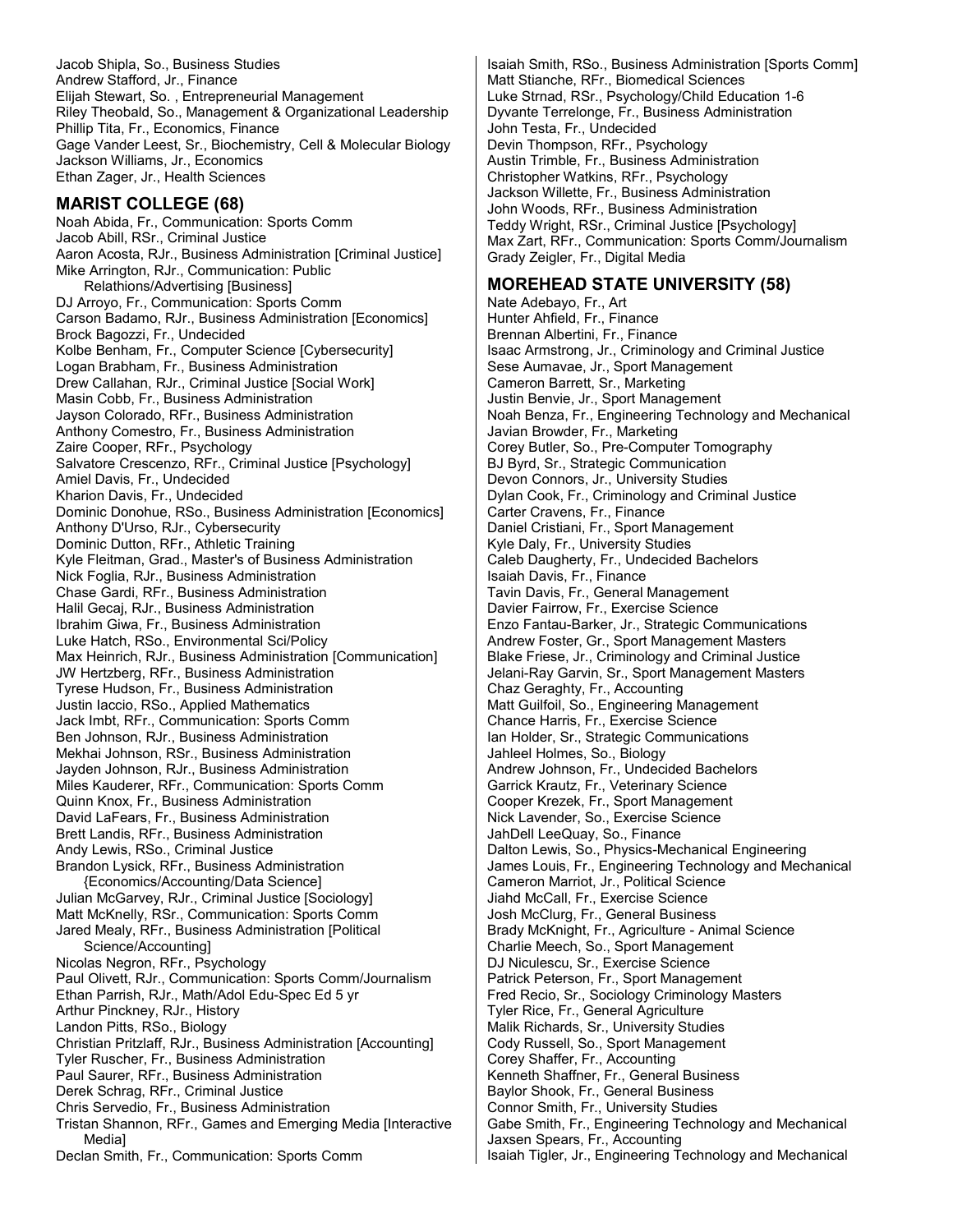Preston Toner, Fr., Exercise Science Jacob Ungruhe, Jr., University Studies Vincent Winey, Sr., English Teaching Tommy Wright, Fr., Biology

## **PRESBYTERIAN COLLEGE (37)**

Jalen Banks, RSo., Computer Science Patrick Bennett, Fr., Business Administration, Management Terrance Booker, RFr., Undeclared Keith Boyd, RSo., History [Secondary Education] Malik Busby, RSo., Computer Science Warner Bush, Fr., Undeclared Jacob Campbell, RFr., Undeclared James Crim, Fr., Undeclared Jake Davis, Fr., Undeclared Anthony Dye, RFr., Undeclared Sagee Eason, RFr., Chemistry [Physics] Keegan Halloran, RSo., Physics: Dual Degree Warren Hefley, RSo., Economics Kenneth Huff, RSo., Business Administration, Data Analytics Nyckolas Johnson, RJr., Biology [Psychology] Jacobi Jones, Fr., Undeclared Jalen Jones, RSo., Computer Science Harrison Kennedy, RFr., Undeclared David Kindard, RSo., Sociology Jayden Martin, RFr., Undeclared Hunter Mills, RSo., History [Spanish] Tyrese Moses, RJr., History [Political Science] Suubi Mutebi, Fr., Undeclared Jarrett Nagy, RJr., Physics/Medical Physics [Mathematics] [Chemistry] [Biology] Jacob Najmadadi, RJr., Business Administration Management, Marketing Tim Newman, RFr., Undeclared Delvecchio Powell, RSo., Political Science Bradley Russ-Martin, Fr., Undeclared Gregory Sanders, RFr., Undeclared Tyleek Sealey, RFr., Undeclared Futa Shinkawa, Fr., Undeclared Christopher Smith, RFr., English [History] Jalen Terrell, RJr., English, Communication Studies Kiaran Turner, RJr., English, Communication Studies [Sociology] Mickey Walker, RFr., Business Administration, Data Analytics Katrevis Williams, RFr., Undeclared Jalyn Witcher, Fr., Undeclared

## **UNIVERSITY OF SAN DIEGO (53)**

Chris Alvarado, RSo., Sociology David Ambagtsheer, RJr., English Sam Attanese, RFr., Finance, Real Estate Nicholas Bisogno, RSo., Supply Chain Management Christian Brown, RJr., Finance,Real Estate Michael Carner, RJr., Finance Garrett Carney, So, Undeclared Zach Carr, RSo., Finance Declan Carroll, RSo., Business Economics Brian Coburn, Fr., Undeclared Landon Colvin, RFr., Undeclared Richard Dias, RFr., Undeclared Brandon Eickert, Jr, Electrical Engineering Judd Erickson, Grad., Leadership Studies Giulio Fernandes, Fr., Undeclared Bryce Fledderman, RSr., General Engineering Michael Gadinis, RSr., Real Estate, Finance James Ghilardi, Sr., Sociology Logan Gingg, Fr., Undeclared James Graziani, RJr., Business Administration Eric Haney, So, Mechanical Engineering Rhyle Hanson, RSo., Environmental & Ocean Studies Deshaun Harvey, RJr., Business Administration Michael Hawkins, Sr., Communication Studies Elijah Henderson, Jr, Behavioral Neuroscience Michael Irving, Grad., Leadership Studies James Jaquint, Fr., Undeclared Cassiius Johnson, Sr., Marketing Kama Kamaka, Sr., Real Estate Paliku Kamaka, Fr., Undeclared Trevor Kan, So, Business Administration Muindo Kapapa, RSr., Business Administration Michael Keating, Sr., Business Administration Derek Kline, RJr., Finance Aidan Lehman, Fr., Undeclared Austin Liles, Grad., Leadership Studies Mark Mahoney, RFr., Undeclared Maverick Martin, So, Finance, Real Estate Emilio Martinez, Sr., Business Administration, Real Estate Legend Matautia, So, Mechanical Engineering Dom Mchale, RFr., Undeclared Noah Miles, RFr., Undeclared Hunter Nichols, Sr., Business Administration Jagger Pagano, So, Undeclared Jacob Saewitz, RFr., Mechanical Engineering Grant Sergent, RSo., Finace, Real Estate Ronald Sharlou, Sr., Business Administration Terrence Smith, Sr., Communication Studies Pablo Tager, Fr., Undeclared Daniel Thomas, RSo., Supply Chain Management Noah Thomas, So, Undeclared Zamir Wallace, Jr, Psychology Gianni Walsh, Fr., Undeclared

## **UNIVERSITY OF ST. THOMAS (60)**

Tommy Fuller, Sr., Business Analytics Alex Sweetland, Fr., Undecided Grif Wurtz, So., Accounting Johnson Fallah, Jr., Business Management (Communications Studies) Joshua Komis, Jr., Leadership & Management (Data Analytics) Yusef Leak, Fr., Criminal Justice Jacob Miller, So., Leadership & Management Tom Loeffler, Sr., Business Management (Data Analytics) Wesley Juszczak, So., Leadership & Management Joe Hird, Sr., Marketing Management Kristoff Kowalkowski, Fr., Biology Trent Meyer, Jr., Financial Management Simon Stark, So., Economics Public Policy Cade Sexauer, Jr., Mechanical Engineering Lucas Torgerson, Fr., Business Management Kam In, So., Marketing Management Andrew Thomas, Fr., Financial Management Bryce Boyd, Fr., Financial Management Rian O'Connor, Jr., Financial Management Max Meves, Jr., Mechanical Engineering Luke Glenna, Jr., Business Management Nick Rice, Sr., Mathematics Kellan McKeag, Jr., Music Business Marco Taibi, Sr., Economics (Sustainability)(Theology) Jacob Wildermuth, Fr., Marketing Management Caden Nelson, Fr., Financial Management Parker Theis, Fr., Education Nolan Goetz, Fr., Marketing Management Gabe Hanninen, Fr., Leadership & Management Nate Carlin, Fr., Leadership & Management Nick Flaskamp, Fr., Undecided Skyler Rudelius-Palmer, Jr., Mechanical Engineering (Electrical Engineering) Jack Mohler, So., Real Estate Studies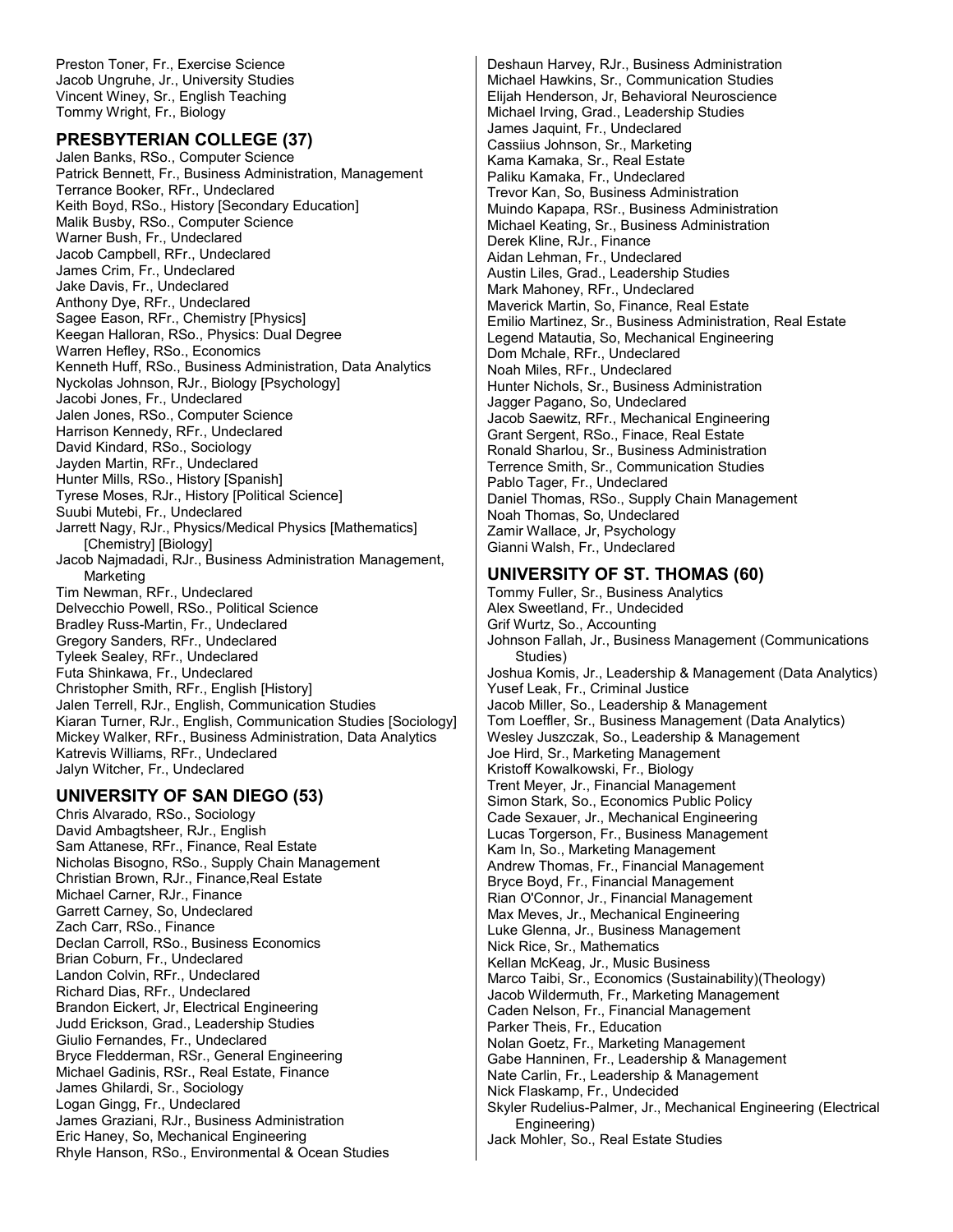Jonathan Bunce, Fr., Financial Management/Operations & Supply Chain Management Nick Stanger, Fr., Real Estate Studies Matthew Brodeur, So., Mechanical Engineering/German Jack Francl, Fr., Computer Science Grant Gerber, Fr., International Business Brent Robley, Jr., Biology (Theology) Alex Kuntz, So., Biochemistry Matt Weimann, Jr., Marketing Management Brandon Prentis, So., Business Management Garrett Prentis, Sr., Mechanical Engineering Aaron Arnold, Fr., Psychology Seth Hopkins, Fr., Exercise Science Mark Schmitz, Jr., Marketing Management Alec Rasmussen, Fr., Financial Management Shane Aberg, Fr., Exercise Science Shae Albrecht, Fr., Financial Management Mike Ruggeri, Sr., Exercise Science Collin Patrick, Jr., Social Work James Klecker, So., Financial Management (Theology) (Data Analytics) Brock Stanek, Fr., Mechanical Engineering Max Zimmerman, Jr., Mechanical Engineering Zac Thomas, Fr., Financial Management Noah Borgeson, Jr., Political Science (Strategic Communications) Seth Bickett, Jr., Actuarial Science Joey Fitzgerald, So., Financial Management Alex Panos, Sr., Communications & Journalism (Psychology) Ethan Lott, Fr., Computer Science

## **STETSON UNIVERSITY (61)**

Justin Agner, Gr., Business Administration Alex Alteus, Jr., Business Administration CJ Barney, So., Management Connor Becker, So., Management Kyle Benedict, Fr., Finance [Business Law] Jacob Bius, Fr., American Studies Kevin Butler, Fr., Marketing Michael Carley, Fr., Health Sciences Dominic Carlucci, Fr., Business Administration [Marketing] Matthew Clements, Jr., Finance Tallin Coates, So., Health Sciences Thomas Connors, Gr., Master of Business Administration Billy Corte, So., Finance Nathaniel Cureton, Gr., Master of Business Administration Justin Curtis, So., Business Administration CJ Davis, Fr., Health Sciences Josh Davis, Fr., Business Systems and Analytics Nolan DeFranco, Gr., Master of Business Administration DJ Dell'anno, Fr., Finance Antonio Derry, So., Sport Business Jackson Ellerbee, Fr., Business Administration Steven Godwin, So., Health Sciences [Psychology] Marshall Golick, So., Psychology Jordan Halfinds, Gr., Master of Business Administration Majeste Hansberry, Jr., Communication and Media Studies Jack Harris, Fr., Business Administration Edward Hernandez, So., Business Administration [Marketing] Joshua Hughes, Fr., Computer Science Ethan Hull, Sr., Accounting Arjent Ismaili, Fr., Health Sciences Christian Jolley, So., Marketing [Professional Sales] Quinton Lane, So., Business Administration [Sport Business] Connor Lenczden, Fr., Finance [Data Analytics] Tyler Lewis, Fr., Discovery John Lewis, Gr., Master of Business Administration Michael Martinez, Fr., Finance Jalen Mason, Gr., Clinical Mental Health Counseling Brady Meitz, Fr., Health Scienes

Nicolas Mejia, So., Biochemistry Mac Mitchell, Fr., Health Sciences Andrew Nadolski, Gr., Master of Business Administration John Pascale, Fr., Health Sciences Trent Phillips, Fr., Management Alex Piccirilli, Gr., Business Administration Fermon Reid, Sr., Finance Brady Rhodes, Fr., Computer Sciene James Rhodes, Fr., Business Systems and Analytics [Applied **Statistics1** Bryson Richards, Sr., Business Administration Jason Riedy, Fr., Entrepreneurship Noah Robertson, Fr., Finance Zarrion Robinson, Fr., Business Administration Avery Samuels, So., Psychology Alec Scislowski, Fr., Business Administration Tyrique Scott, Jr., Digital Arts [Journalism] Marshall Skoloff, Fr., Business Administration Andrew Thompson, Fr., Health Sciences Alex Villas, Fr., Management Jalon Warthen, Fr., Business Administration Jordan Williams, Fr., Health Sciences Connor Wilson, Jr., Aquatic and Marine Biology Michael Wojciechowski, So., Finance

# **VALPARAISO UNIVERSITY (60)**

Evan Annis, So., Bioengineering Michael Appel Jr., Fr., Computer Engineering Brian Barthlolomew, Jr., Integrated Business & Engineering [Mechanical Engineering] Hayden Bedell, Fr., History Jake Birmingham, Fr., Business Cade Bishop, Sr., Actuarial Science Brett Bittner, Sr., Mechanical Engineering Aaron Byrd, Jr., Bioengineering [Business Admin] Alex Conlin, So., Finance [Economics] Stone Dixon, So., Mechanical Engineering James Doerer, So., Communication Jackson Dorr, Fr., Management George Dristiliaris, Fr., Sport Management Tyler Eberhart, So., Mechanical Engineering [Mathematics] Danny Files, So., Sport Management [Business Admin] Jacob Ford, Fr., Sociology Josh Gholston, So., Marketing Colin Graves, Fr., Healthcare Leadership Dom Grguric, Fr., Business Sam Hafner, So., Biology [Chemistry] Doug Haugh, Sr., Sports Administration Ryan Hawk, Fr., Business Connor Hebbeler, Sr., Digital Media Daniel Heinrich, So., Mechanical Engineering Brian Hunter, Fr., Business Jeffrey Jackson, Jr., Finance Evan Jernegn, Fr., Communication & Visual Arts Mason Kaplan, Fr., Psychology James Keighley, Fr., Business Kurt Kessen, So., Mechanical Engineering Max Kobs, Fr., Business Barret Labus, Fr., Marketing Gabe Lawson, So., Supply Chain Management Jake Marinelli, RJr., Accounting / Finance Austin Martins, Sr., Sports Administration Adam Mekky, So., Sport Management [Business Admin] Ryan Merklinger, Fr., Exploratory Bennett Meyers, Fr., Integrated Business & Engineering Trent Miller, So., Mechanical Engineering [Computer Science] Michael Momber, Fr., Psychology Ben Niesner, Sr., Sports Administration